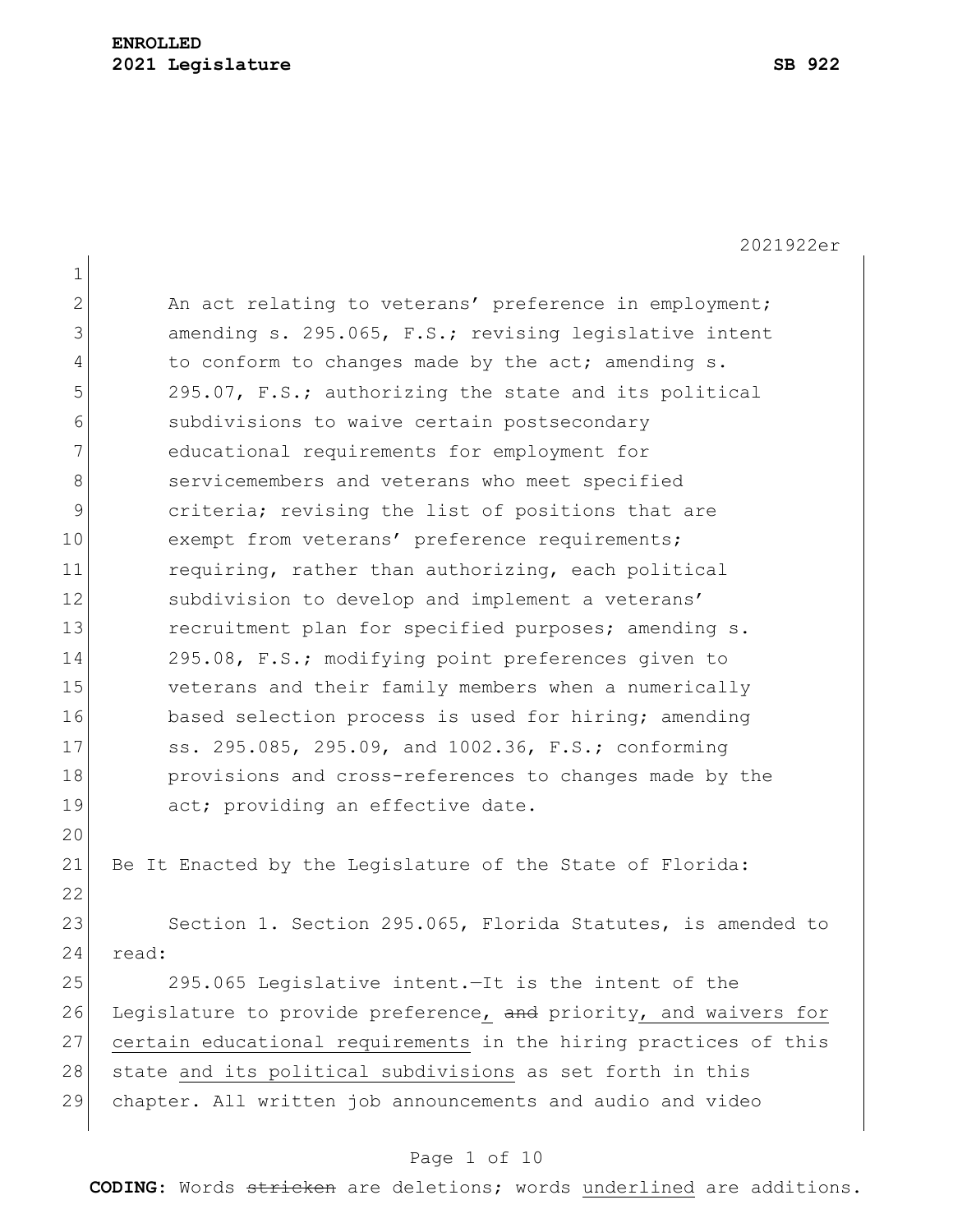|    | 2021922er                                                        |
|----|------------------------------------------------------------------|
| 30 | advertisements used by employing agencies of the state and its   |
| 31 | political subdivisions must include a notice stating that        |
| 32 | certain servicemembers and veterans, and the spouses and family  |
| 33 | members of such the servicemembers and veterans, receive         |
| 34 | preference and priority, and that certain servicemembers may be  |
| 35 | eligible to receive waivers for postsecondary educational        |
| 36 | requirements, in employment by the state and its political       |
| 37 | subdivisions and are encouraged to apply for the positions being |
| 38 | filled.                                                          |
| 39 | Section 2. Section 295.07, Florida Statutes, is amended to       |
| 40 | read:                                                            |
| 41 | 295.07 Preference in appointment and retention.-                 |
| 42 | (1) The state and its political subdivisions shall give          |
| 43 | preference in appointment and retention in positions of          |
| 44 | employment to:                                                   |
| 45 | (a) Those disabled veterans:                                     |
| 46 | 1. Who have served on active duty in any branch of the           |
| 47 | United States Armed Forces, have received an honorable           |
| 48 | discharge, and have established the present existence of a       |
| 49 | service-connected disability that is compensable under public    |
| 50 | laws administered by the United States Department of Veterans    |
| 51 | Affairs; or                                                      |
| 52 | 2. Who are receiving compensation, disability retirement         |
| 53 | benefits, or pension pursuant to by reason of public laws        |
| 54 | administered by the United States Department of Veterans Affairs |
| 55 | and the United States Department of Defense.                     |
| 56 | (b) The spouse of a person who has a total disability,           |
| 57 | permanent in nature, resulting from a service-connected          |
| 58 | disability and who, because of this disability, cannot qualify   |
|    |                                                                  |

# Page 2 of 10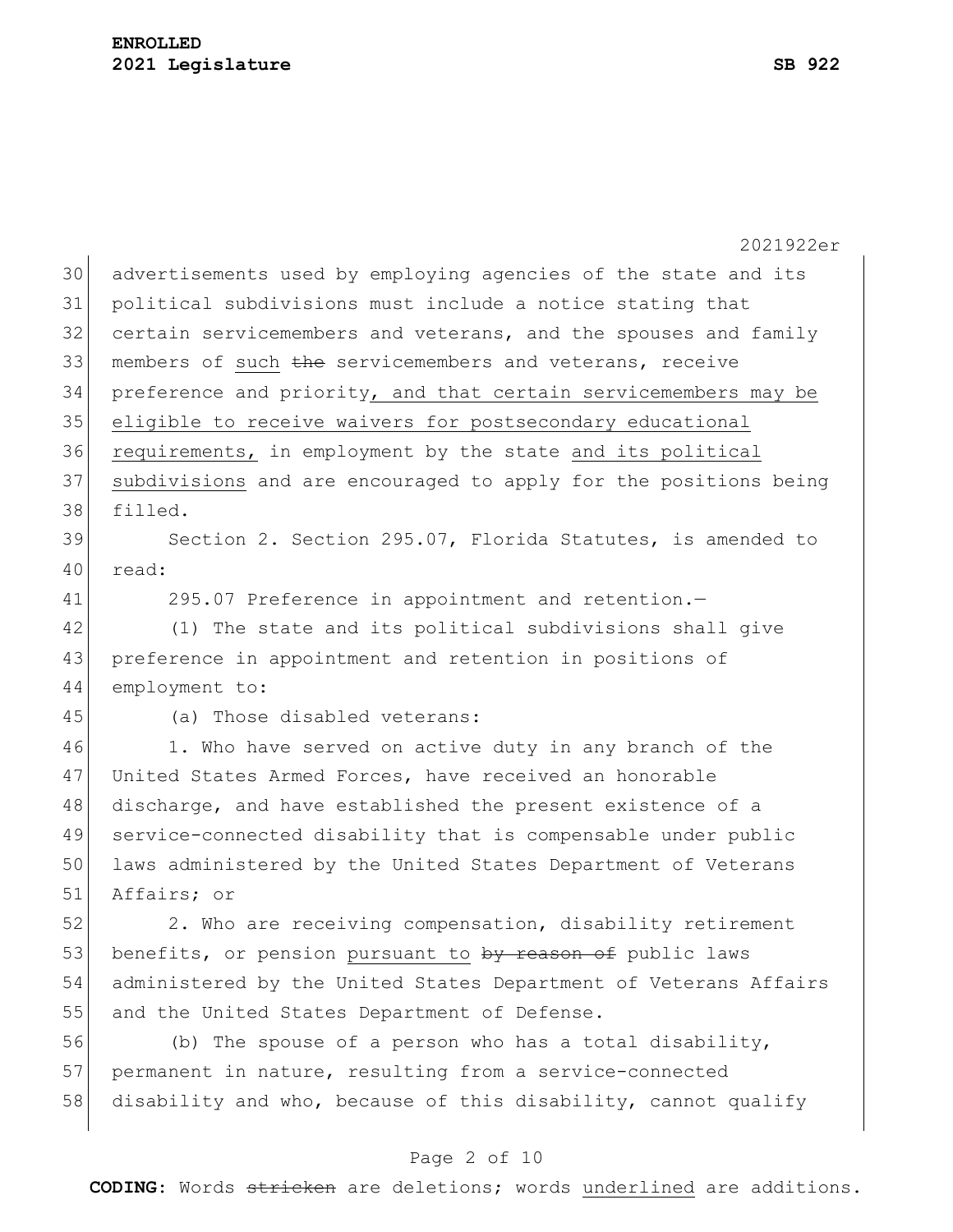2021922er 59 for employment, and the spouse of a person missing in action, 60 captured in line of duty by a hostile force, or forcibly 61 detained or interned in line of duty by a foreign government or 62 power. 63 (c) A wartime veteran as defined in s.  $1.01(14)$ , who has 64 served at least 1 day during a wartime period. Active duty for 65 training may not be allowed for eligibility under this 66 paragraph. 67 (d) The unremarried widow or widower of a veteran who died 68 of a service-connected disability. 69 (e) The mother, father, legal guardian, or unremarried 70 widow or widower of a member of the United States Armed Forces 71 who died in the line of duty under combat-related conditions, as 72 verified by the United States Department of Defense. 73  $( f )$  A veteran as defined in s. 1.01(14). Active duty for 74 training may not be allowed for eligibility under this 75 paragraph. 76 (g) A current member of any reserve component of the United 77 States Armed Forces or the Florida National Guard. 78 (2) The state and its political subdivisions may waive a 79 postsecondary educational requirement for a position of 80 employment, other than those positions made exempt under 81 subsection (5), for a current member of any reserve component of 82 the United States Armed Forces or the Florida National Guard or 83 a veteran who has been honorably discharged if the person is 84 otherwise qualified for the position. 85 (3) The Department of Veterans' Affairs shall adopt rules 86 to ensure that veterans are given special consideration in the 87 employing agency's selection and retention processes. The rules

#### Page 3 of 10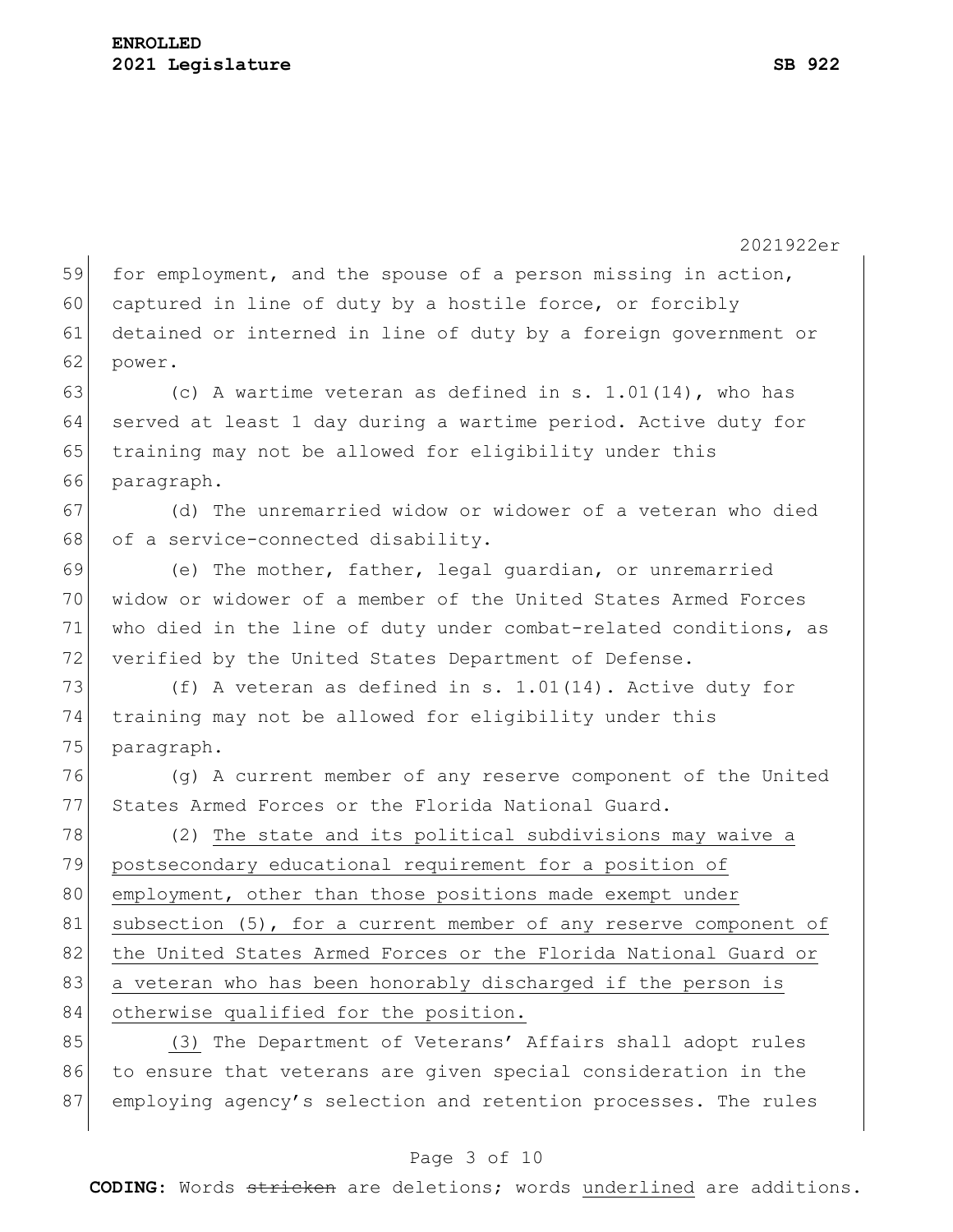88 must include the award of point values as articulated in s. 89 295.08, if applicable, or, where point values are not relevant, 90 must include procedures to ensure that veterans are given 91 special consideration at each step of the employment selection 92 process, unless the sponsoring governmental entity is a party to 93 a collective bargaining agreement, in which case the collective 94 bargaining agreement must comply within 90 days following 95 ratification of a successor collective bargaining agreement or 96 extension of any existing collective bargaining agreement.

97 (4) $(4)$  Preference in employment and retention, or 98 educational waivers, may be given only to eligible persons who 99 are described in subsection (1) or subsection (2).

100  $(5)$   $(4)$  The following positions are exempt from this 101 section:

102 (a) Those positions that are exempt from the state Career 103 Service System under s. 110.205(2); however, all positions under 104 the University Support Personnel System of the State University 105 System as well as all Career Service System positions under the 106 Florida College System and the School for the Deaf and the 107 Blind, or the equivalent of such positions at state 108 universities, Florida College System institutions, or the School 109 for the Deaf and the Blind, are not exempt included.

110 (b) Positions in political subdivisions <del>of the state</del> which 111 are filled by officers elected by popular vote or persons 112 appointed to fill vacancies in such offices and the personal 113 secretary of each such officer, members of boards and 114 commissions, persons employed on a temporary basis without 115 benefits, heads of departments, positions that require licensure 116 as a physician, licensure as an osteopathic physician, licensure

#### Page 4 of 10

**CODING**: Words stricken are deletions; words underlined are additions.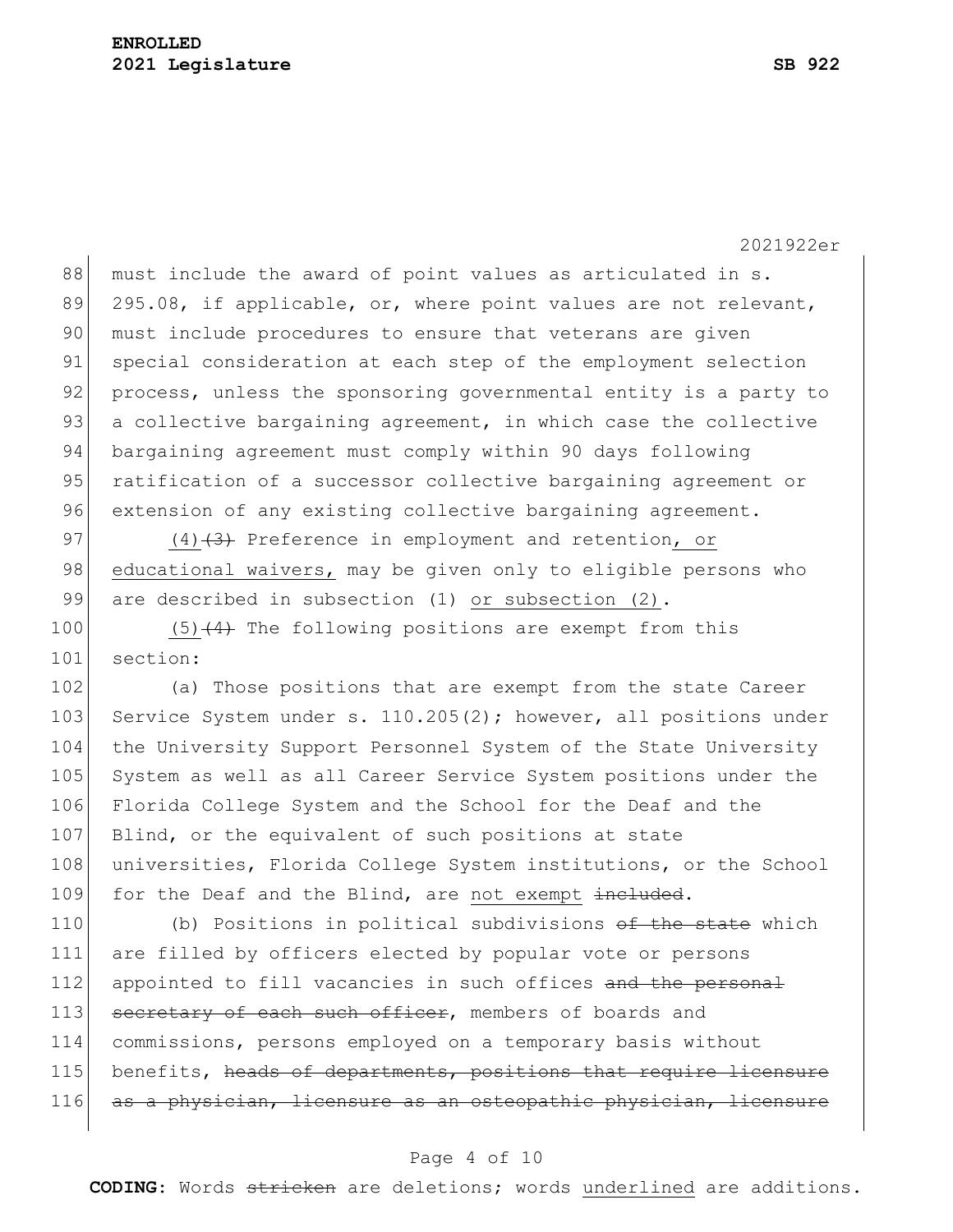### **ENROLLED 2021 Legislature SB 922**

117 as a chiropractic physician, and positions that require that the 118 employee be a member of The Florida Bar.

 $(6)(a)$   $\left(\frac{5}{2}a\right)$  Each state agency and political subdivision shall, and each political subdivision of the state may, develop and implement a written veterans' recruitment plan that establishes annual goals for ensuring the full use of veterans 123 in the agency's or political subdivision's workforce. Each veterans' recruitment plan must be designed to meet the 125 established goals.

 (b) The Department of Management Services shall collect statistical data from each state agency on the number of persons 128 who claim veterans' preference, the number of persons who are hired through veterans' preference, and the number of persons 130 who are hired as a result of the veterans' recruitment plan. The department shall annually update the statistical data required by this paragraph on its website and include such statistical 133 data in its annual workforce report.

134 (c) For purposes of this subsection, the veterans' 135 recruitment plan applies to the eligible persons described in 136 subsections subsection (1) and (2).

137 Section 3. Section 295.08, Florida Statutes, is amended to 138 read:

139 295.08 Positions for which a numerically based selection 140 process is used.—For positions for which an examination is used 141 to determine the qualifications for entrance into employment 142 with the state or any of its political subdivisions in the 143 state, 20 15 points must shall be added to the earned ratings of 144 a person included under s. 295.07(1)(a) or (b), 15  $\pm$ 0 points 145 must shall be added to the earned ratings of a person included

### Page 5 of 10

**CODING**: Words stricken are deletions; words underlined are additions.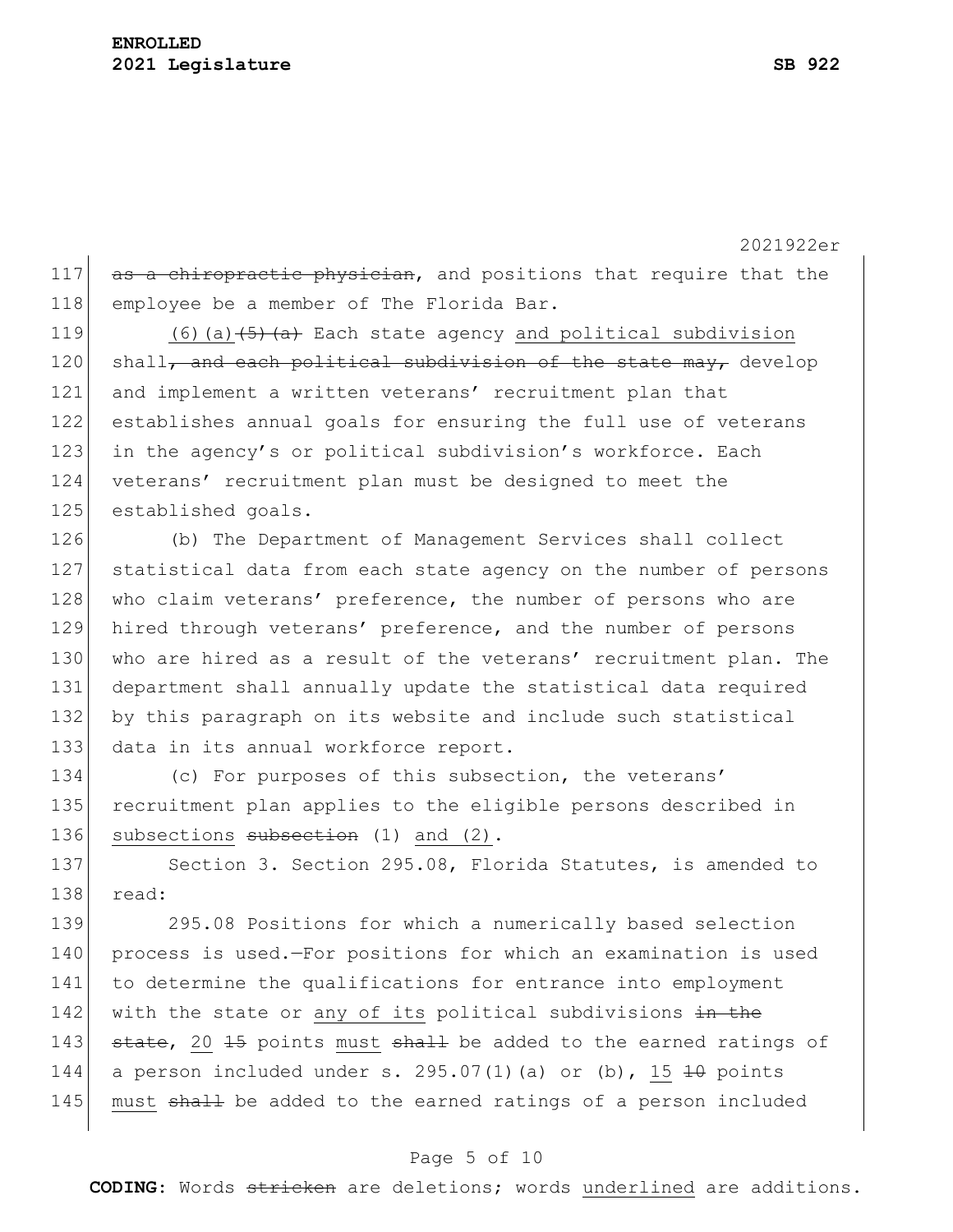2021922er

146 under s. 295.07(1)(c), (d), or (e), and 10  $\frac{1}{9}$  points must shall 147 be added to the earned rating of a person included under s. 148 295.07(1)(f) or (g), if the person has obtained a qualifying 149 score on the examination for the position. The names of persons 150 eligible for preference must shall be entered on an appropriate 151 register or list in accordance with their respective augmented 152 ratings. However, except for classes of positions with Federal 153 Government designations of professional or technician, the names 154 of all persons who are qualified to receive a 20-point 15-point 155 preference whose service-connected disabilities have been rated 156 by the United States Department of Veterans Affairs or its 157 predecessor or the United States Department of Defense to be 30 158 percent or more must  $shaH$  be placed at the top of the 159 appropriate register or employment list, in accordance with 160 their respective augmented ratings. The respective augmented 161 rating is the examination score or evaluated score in addition 162 to the applicable veteran's preference points.

163 Section 4. Section 295.085, Florida Statutes, is amended to 164 read:

165 295.085 Positions for which a numerically based selection 166 process is not used.—In all positions in which the appointment 167 or employment of persons is not subject to a written 168 examination, not including with the exception of positions that 169 are exempt under s. 295.07(5)  $s. 295.07(4)$ , first preference in 170 appointment, employment, and retention must shall be given by 171 the state and political subdivisions in the state to a person 172 included under s. 295.07(1)(a) or  $(b)$ , and second preference 173 must  $\frac{173}{10}$ , must  $\frac{11}{10}$  be given to a person included under s. 295.07(1)(c), 174 (d), (e), (f), or (g), who possess the minimum qualifications

### Page 6 of 10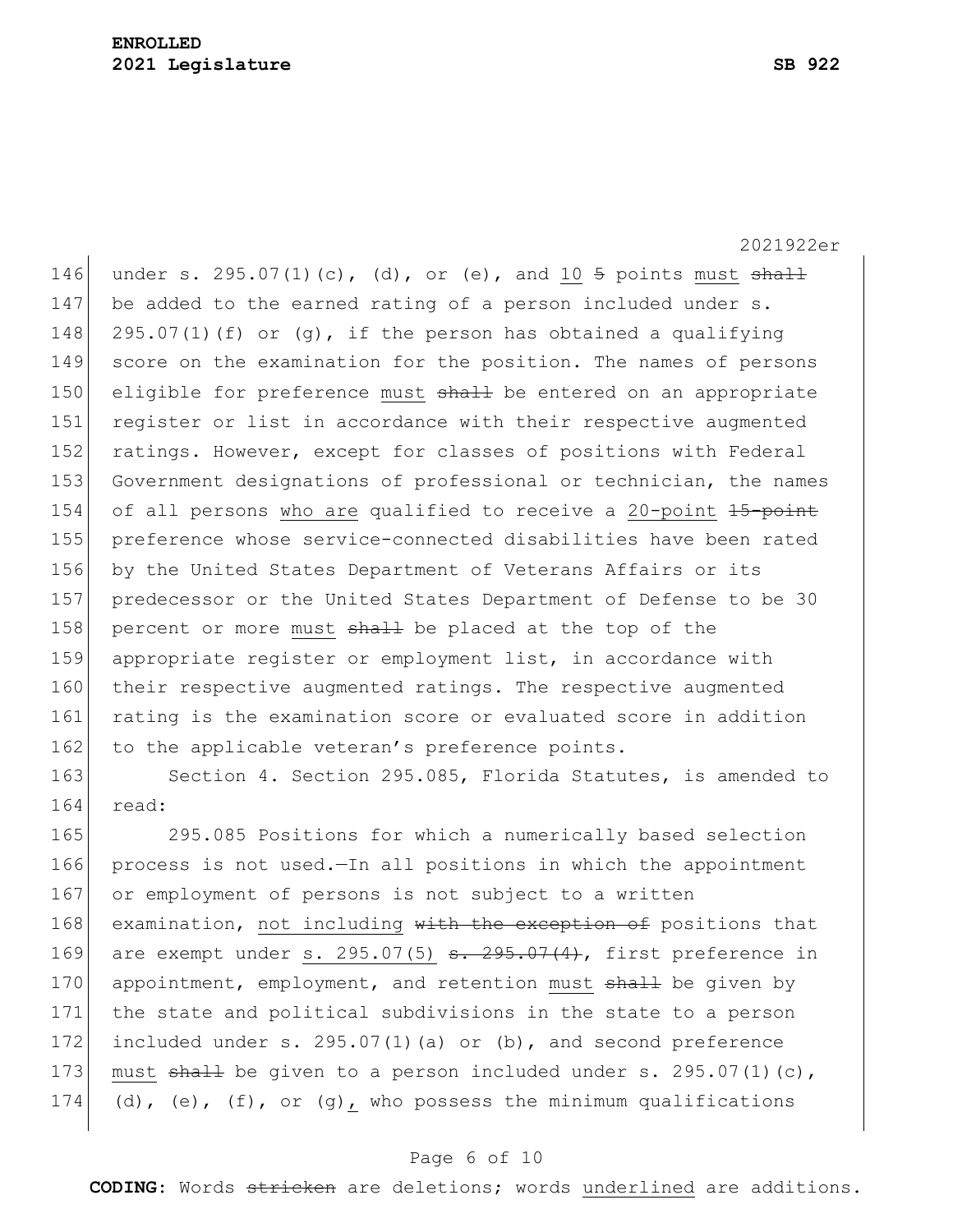| 175 | necessary to discharge the duties of the position involved.                                |
|-----|--------------------------------------------------------------------------------------------|
| 176 | Section 5. Paragraph (a) of subsection (1) of section                                      |
| 177 | 295.09, Florida Statutes, is amended to read:                                              |
| 178 | 295.09 Reinstatement or reemployment; promotion                                            |
| 179 | preference.-                                                                               |
| 180 | (1) (a) When an employee of the state or any of its                                        |
| 181 | political subdivisions employed in a position subject or not                               |
| 182 | subject to a career service system or other merit-type system,                             |
| 183 | not including with the exception of those positions that which                             |
| 184 | are exempt pursuant to s. $295.07(5)$ <del>s. <math>295.07(4)</math></del> , has served in |
| 185 | the Armed Forces of the United States and is discharged or                                 |
| 186 | separated therefrom with an honorable discharge, the state or                              |
| 187 | its political subdivision shall reemploy or reinstate such                                 |
| 188 | person to the same position that he or she held before prior to                            |
| 189 | such service in the armed forces, or to an equivalent position,                            |
| 190 | provided that such person returns to the position within 1 year                            |
| 191 | after of his or her date of separation or, in cases of extended                            |
| 192 | active duty, within 1 year after of the date of discharge or                               |
| 193 | separation subsequent to the extension. Such person must shall                             |
| 194 | also be awarded preference in promotion and shall be promoted                              |
| 195 | ahead of all others who are as well qualified or less qualified                            |
| 196 | for the position. When an examination for promotion is used                                |
| 197 | utilized, such person must shall be awarded preference points,                             |
| 198 | as provided in s. 295.08, and shall be promoted ahead of all                               |
| 199 | those who appear in an equal or lesser position on the                                     |
| 200 | promotional register, provided that he or she first successfully                           |
| 201 | passes the examination for the promotional position.                                       |
| 202 | Section 6. Paragraph (f) of subsection (4) of section                                      |

## Page 7 of 10

203 1002.36, Florida Statutes, is amended to read:

**CODING**: Words stricken are deletions; words underlined are additions.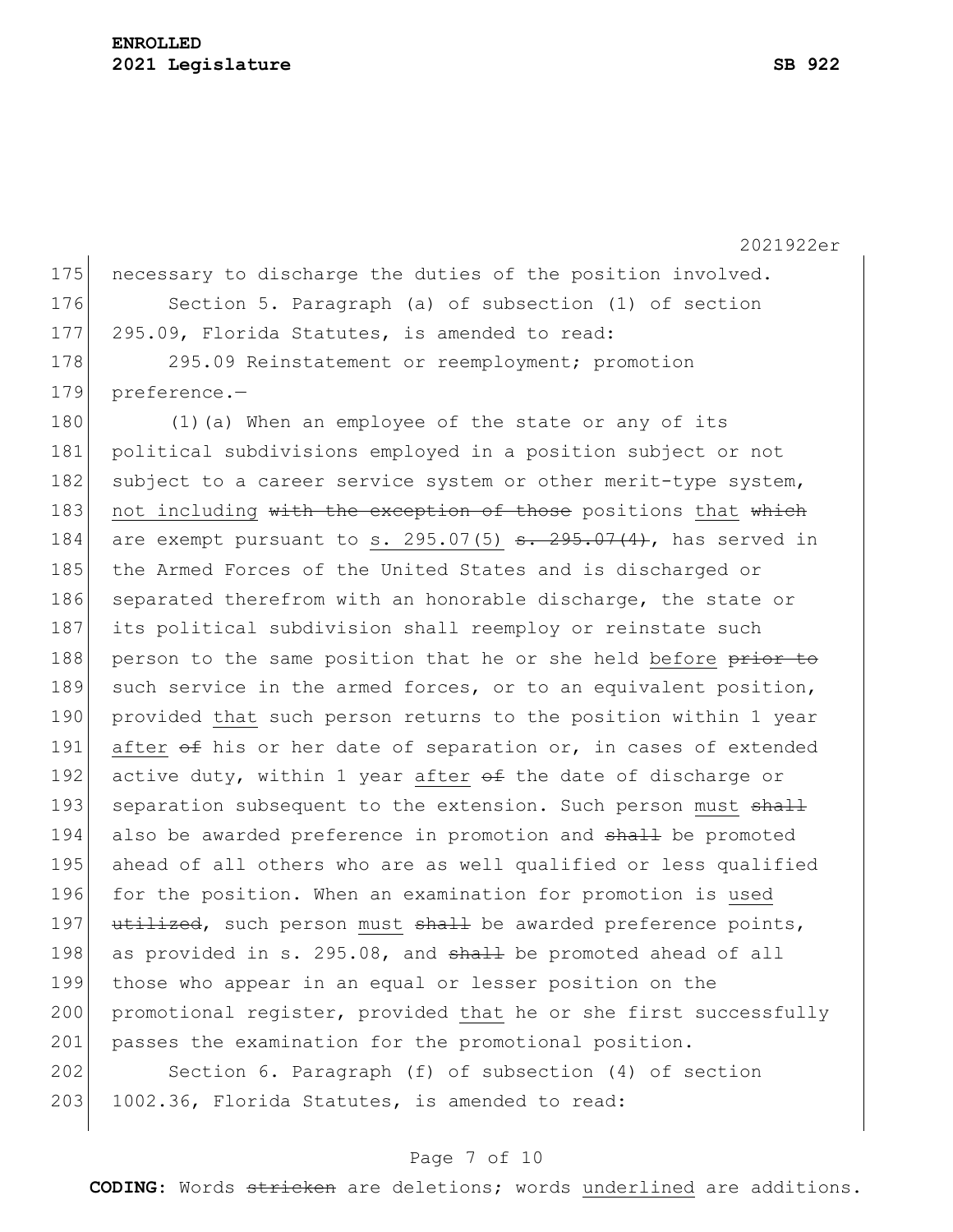2021922er

204 1002.36 Florida School for the Deaf and the Blind.-

- 205 (4) BOARD OF TRUSTEES.
- 

206 (f) The board of trustees shall:

207 1. Prepare and submit legislative budget requests for 208 operations and fixed capital outlay, in accordance with chapter  $209$  216 and ss. 1011.56 and 1013.60, to the Department of Education 210 for review and approval. The department must analyze the amount 211 requested for fixed capital outlay to determine if the request 212 is consistent with the school's campus master plan, educational 213 plant survey, and facilities master plan. Projections of 214 facility space needs may exceed the norm space and occupant 215 design criteria established in the State Requirements for 216 Educational Facilities.

217 2. Approve and administer an annual operating budget in 218 accordance with ss. 1011.56 and 1011.57.

219 3. Require all funds received other than gifts, donations, 220 bequests, funds raised by or belonging to student clubs or 221 student organizations, and funds held for specific students or 222 in accounts for individual students to be deposited in the State 223 Treasury and expended as authorized in the General 224 Appropriations Act.

225 4. Require all purchases to be in accordance with the 226 provisions of chapter 287 except for purchases made with funds 227 received as gifts, donations, or bequests; funds raised by or 228 belonging to student clubs or student organizations; or funds 229 held for specific students or in accounts for individual 230 students.

231 5. Administer and maintain personnel programs for all 232 employees of the board of trustees and the Florida School for

## Page 8 of 10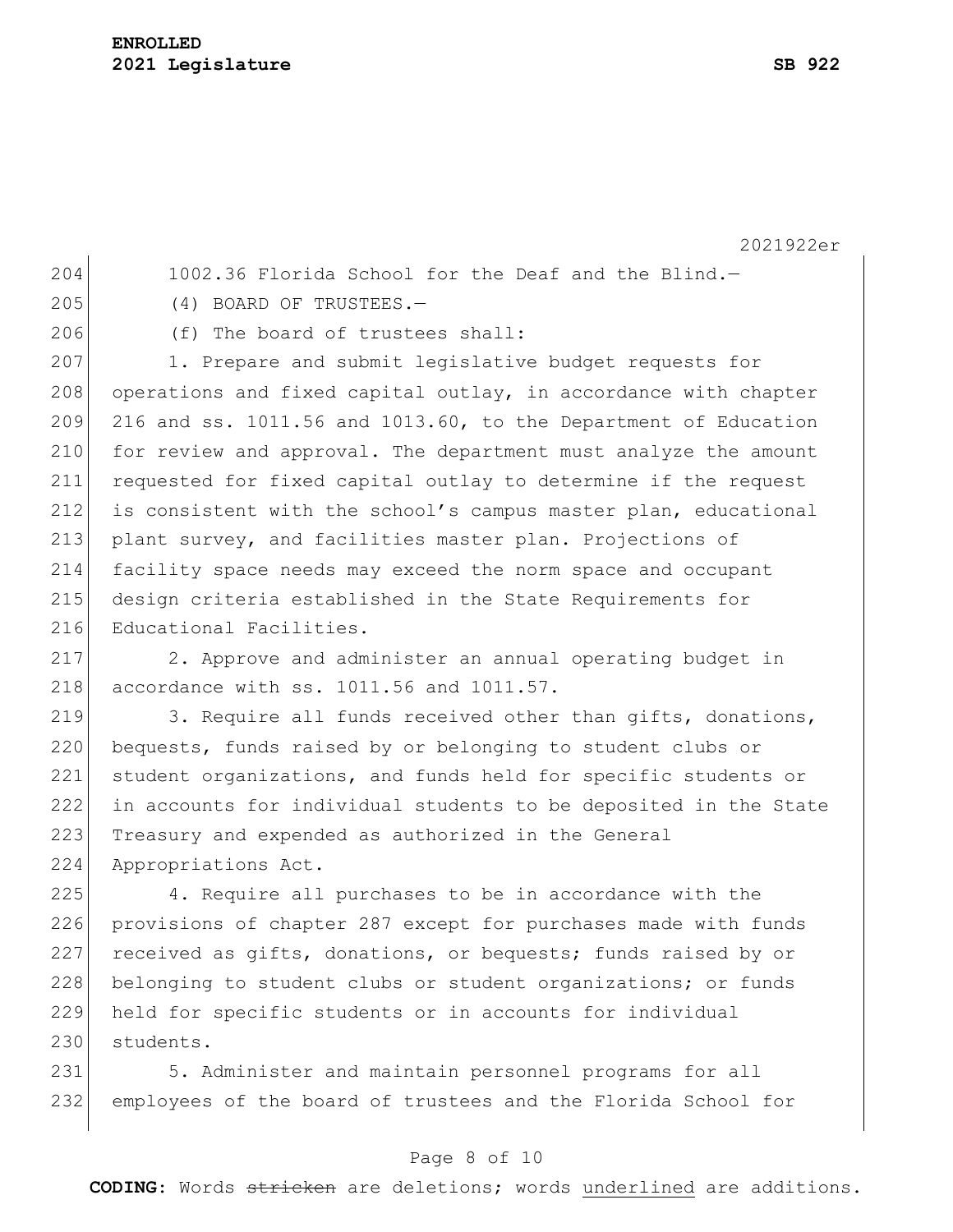233 the Deaf and the Blind who shall be state employees, including 234 the personnel classification and pay plan established in 235 accordance with ss. 110.205(2)(d) and  $216.251(2)$  (a)2. for 236 academic and academic administrative personnel, the provisions 237 of chapter 110, and the provisions of law that grant authority 238 to the Department of Management Services over such programs for 239 state employees.

240 6. Give preference in appointment and retention in 241 positions of employment as provided within s. 295.07(1) and (2).

242 7. Ensure that the Florida School for the Deaf and the 243 Blind complies with s. 1013.351 concerning the coordination of 244 planning between the Florida School for the Deaf and the Blind 245 and local governing bodies.

246 8. Ensure that the Florida School for the Deaf and the 247 Blind complies with s. 112.061 concerning per diem and travel 248 expenses of public officers, employees, and authorized persons 249 with respect to all funds other than funds received as gifts, 250 donations, or bequests; funds raised by or belonging to student 251 clubs or student organizations; or funds held for specific 252 students or in accounts for individual students.

253 9. Adopt a master plan which specifies the mission and 254 objectives of the Florida School for the Deaf and the Blind. The 255 plan shall include, but not be limited to, procedures for 256 systematically measuring the school's progress toward meeting 257 its objectives, analyzing changes in the student population, and 258 modifying school programs and services to respond to such 259 changes. The plan shall be for a period of 5 years and shall be 260 reviewed for needed modifications every 2 years. The board of 261 trustees shall submit the initial plan and subsequent

#### Page 9 of 10

**CODING**: Words stricken are deletions; words underlined are additions.